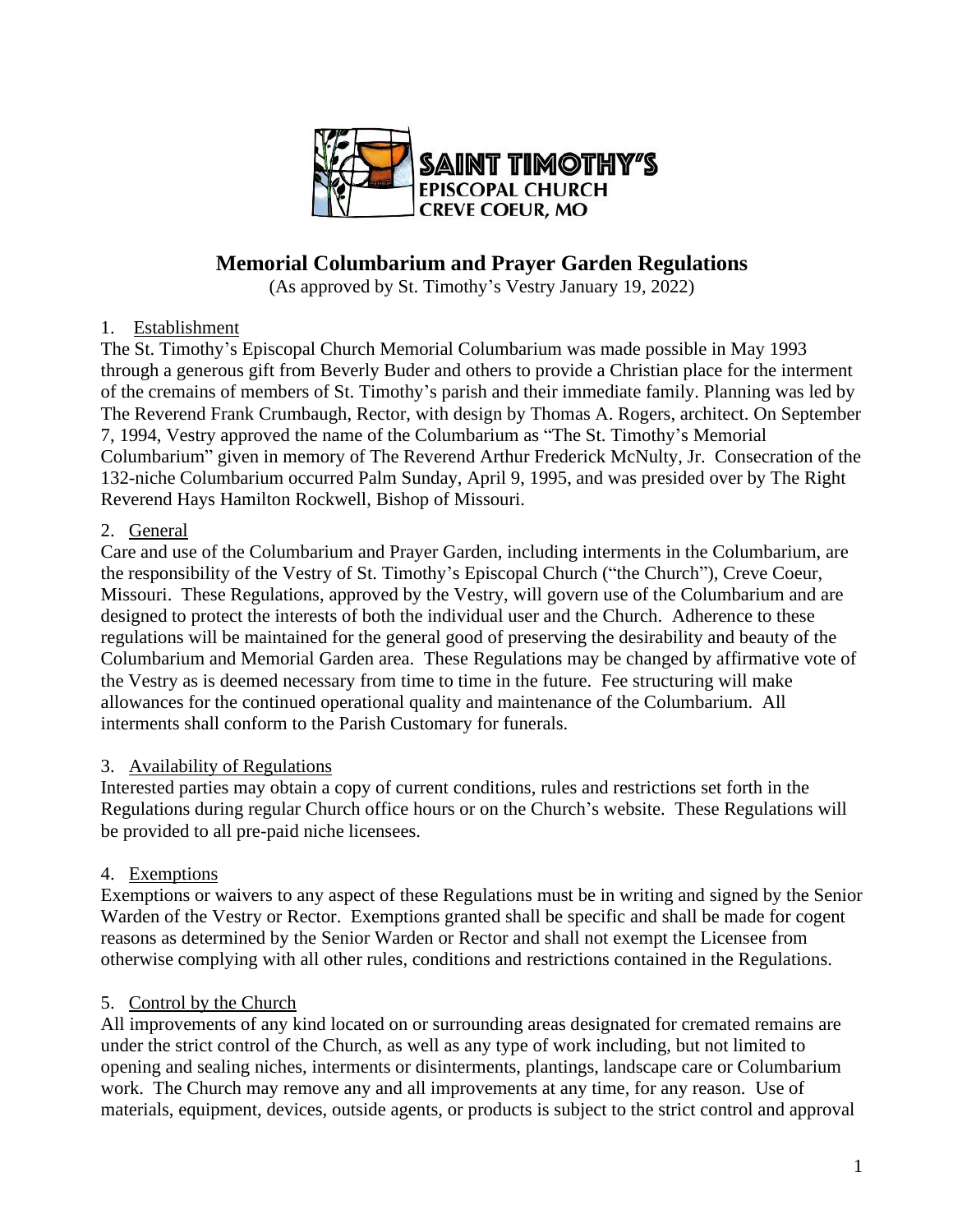of the Church. The Church may, at its discretion, remove or require removal of any item not approved, provided or installed by the Church at the expense of the Licensee.

### 6. Use of Property

Interment of cremated human cremains, hereinafter cremains, in the Columbarium is provided for communicants of St. Timothy's Church, and their immediate family. Immediate family is defined as spouse, children, parents, and others who, for pastoral reasons, are recommended by the Rector. Cremains of communicants of another parish of the Episcopal Church may be interred at additional cost. Niches or cremation sites are for the sole use of human cremated remains. Other uses of cremation space are prohibited.

# 7. Funding*.*

The Vestry of St. Timothy's Episcopal Church shall be responsible to see that the Columbarium is cared for in perpetuity. Fees paid by niche Licensees will be deposited in the Endowment Fund Trust of St. Timothy's Episcopal Church, Creve Coeur, Missouri. Costs of the perpetual care of the Columbarium shall be borne by the operating fund of the Church, which receives regular transfers from the endowment fund. Further discussions regarding funding for the Columbarium will occur in 2022.

All fees and charges are subject to change. Fees are currently \$2200 for niches for communicants and their immediate family; currently \$4400 will be charged to communicants of another parish of the Episcopal Church. The charge to Licensees for opening and closing a niche is currently \$100 per instance. Costs for engraving the cover stone will be borne by the licensee and be the amount charged by the engraver selected by the Church.

### 8. Number of Interments within Niche Space

Double interments of cremains may be made in each niche, with one urn placed in front of the other. Licensee may not repose more cremated remains than the number intended for that area. Three niches are covered by one cover stone.

# 9. Identification of Cremains and Engraving

The Church, its employees or agents shall not be responsible, or liable, for the identification of the cremains of any person at the time of interment or at any subsequent time. The Church acts in good faith that the cremains are those of the person on record. Permanent marking of the name of the deceased and date of death will be required on all cremains delivered to the Church for placement within a cremation space. The Church will maintain a permanent record of interments and their location and a permanent record of pre-paid reserved spaces which have not been occupied. Inscription on the niche cover stone will be done by a stonecutter engaged by the Church within 30 days of interment to do such work as soon as possible. Inscriptions will be of uniform type and size lettering and will be consistent with lettering already present in the Columbarium. The inscription will be limited to name, year of birth and year of death. The standard engraving format is as follows.

FULL GIVEN & MIDDLE NAME OR INITIAL & FAMILY NAME (up to four lines) Year of birth—Year of death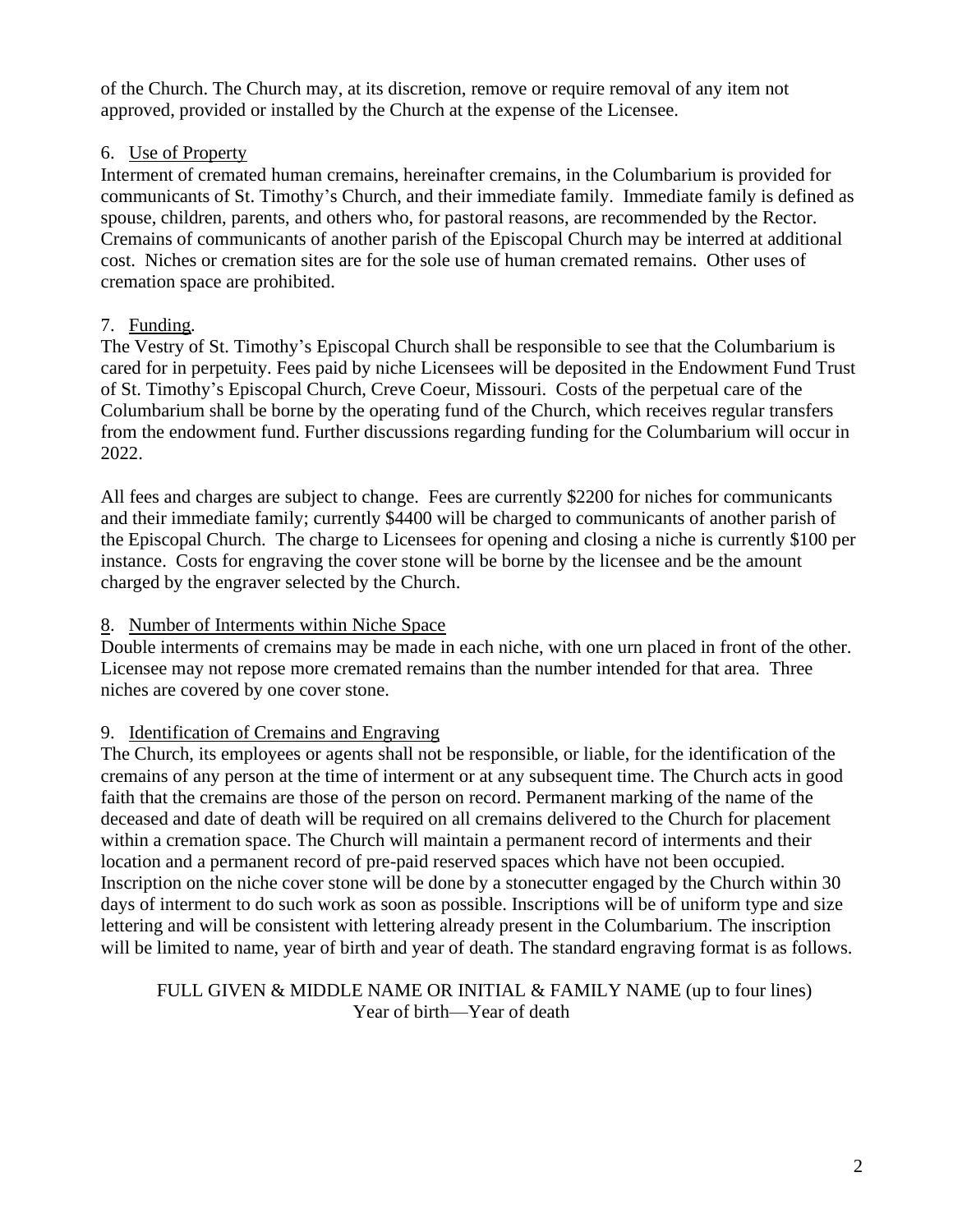### 10. Cremains Placement Error

Should cremains be placed in the wrong location, the Church will offer a new location for the cremains that were wrongly placed to the Licensee or their authorized representative. The Licensee's or their representative's acceptance of the new space will be the limit of their remedy or redress. The Church will accept the costs associated with the disinterment and reinterment due to its error. Should a previous claim to license exist for any space resold in error, the subsequent purchaser will be given the option of either a refund of all monies paid or another available niche. If, for any reason, the actual niche cannot be opened at the time of need, the Church may provide an alternate space temporarily so as not to delay the committal service, without liability to the Church.

### 11. Access to Columbarium and Prayer Garden Grounds

Use of the Columbarium/Prayer Garden is limited to individual members of the Parish and their guests and to Parish and Diocesan groups. The Church reserves the right to refuse entrance to anyone on the church grounds, including to the Columbarium and Prayer Garden areas, to anyone other than by the Licensee or their immediate family, heirs, executors or administrators. Memorial services and interments will take precedence over all other events and are a pastoral function to be arranged with the Rector or an appropriate clergy designee. The Church reserves the right to set hours that the Columbarium and Prayer Garden will be open or available for visiting or services.

Scheduling for group use or functions shall be arranged through the parish office at least 15 days prior to the event. Priority will be given, in descending order, to: Memorial and Interment services (sooner than 15 days allowed) Parish functions Diocesan functions Other approved functions

Smoking is not permitted in the Garden area or on any other church property. Consumption of food or beverage in the Garden area is allowed only at parish or diocesan events or with the express written consent of the Church. Care shall be taken to protect plantings and property.

### 12. Disturbances

The Church reserves the right to prohibit disturbances on or near the Columbarium and Prayer Garden areas. Inconsiderate behavior, actions or improprieties will not be permitted.

# 13. Disturbance of Cremains

The cremation space or area intended for the sheltering of the Licensee's cremains reflect the expressed wishes of the Licensee. Heirs will not be allowed to change locations, cause cremains to be removed from their space, or transfer license without a court order from a court having authority to require such a change or without written instructions to the Vestry, signed and acknowledged by a majority of the following adult members of the deceased person's family who are then known and living: spouse, children, and parents. If none of the above family members survive the deceased, then the majority of the grandchildren, brothers and sisters of whole and half-blood may authorize the disinterment, relocation or delivery of the cremains of the deceased. The costs of such disinterment, relocation or delivery shall be paid by the deceased person's family.

# 14. Decorations

Memorial decorations at the niche site are conditionally allowed. The Church will not be responsible for any decorations, flowers or other items placed near the niche. The Church reserves the right to remove and dispose of any decoration, floral arrangement or other item that it deems unsightly or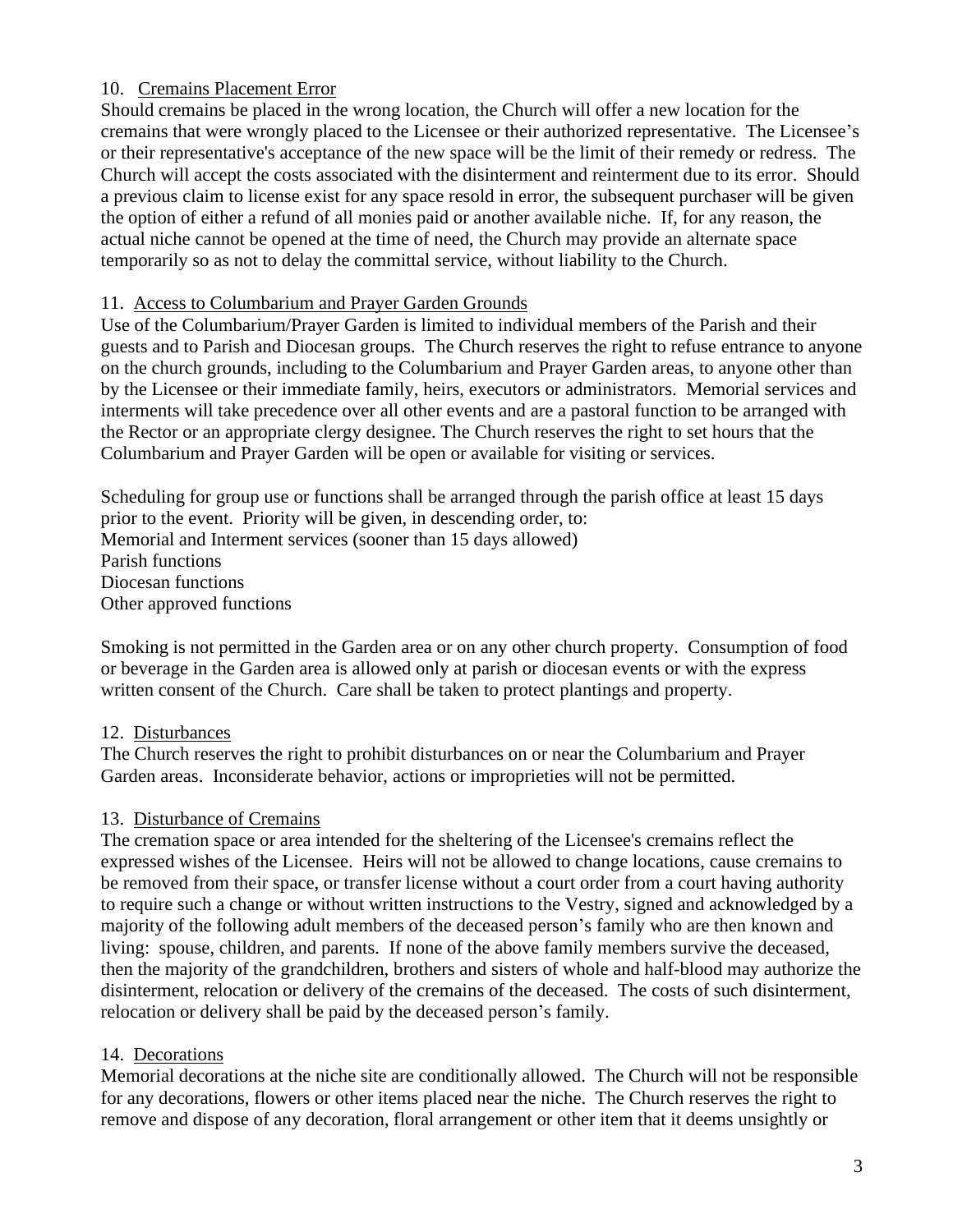objectionable. Decorations may not be attached to the cover stone and must not infringe upon the rights of others. The Licensee shall be liable for any damage caused by the placement of any decoration. Under no circumstances will the use of items that could cause injury be allowed in the Columbarium or Garden. The Church, at its sole discretion, reserves the right to limit or restrict any decoration or design that would not be appropriate on Church grounds.

### 15. Urn Requirement

Cremains are to be in sealed watertight non-corroding containers, e.g., bronze, stainless steel, plastic. The License fee for a double niche includes space for one or two urns. Half niches are not sold. (Urns are available from funeral directors or other sources.) Maximum size of urns shall be such as can be placed one in front of the other in the niche spaces in the Columbarium:

Maximum urn size for double niche urn: 10" wide x 11" high x 5 1/2" deep.

Urns containing cremains may be delivered to the Parish office prior to the date of the funeral/memorial service/interment. The Parish will be responsible for safekeeping until interment. Cremated remains not in above-described sizes or types of urns will not be accepted by the Church.

# 16. Limitation of Liability

The Church will take reasonable precautions to protect the Licensee from loss or damage but will have no liability to Licensee or anyone claiming by or through for causes beyond its control including but not limited to: acts of God, vandalism, theft, accidents, riots, military action or strikes. In the event of loss or damage within the reasonable control of the Church, the Church's liability shall be limited to no more than the amount of the money paid for any contracted items by Licensee.

### 17. Verbal Instructions

The Church is not responsible for any instructions given verbally. Rights of the Licensee are provided on forms prescribed by the Church and executed in an approved manner by an agent authorized by the Church. Verbal instructions or oral statements will not bind either party.

# 18. Right to Alter and Use Property

The Church reserves the right to change the boundaries and make improvements of the Columbarium and Prayer Garden area as it sees fit. The Church reserves the right of ingress and egress as may be necessary.

# 19. No Mortuary Services

The Church expressly states that it is not a mortuary or funeral establishment and does not provide mortuary services. The Church, its employees, representatives, agents and members of the Vestry make no claim that the Church provides mortuary services or any other service that may require licensing by the State of Missouri, the State Board of Funeral Directors and Embalmers or any other body or authority. The Church does not provide mortuary services nor are any of its employees, agents or representatives subject to any such requirements or are or claim to be funeral directors, embalmers, apprentices, assistants, morticians or other capacity or title which might be construed to claim or be any type of regulated position.

# 20. Reference to Regulations

Every License and/or agreement entered into between the Church and the Licensee will give reference to the rules, conditions and restrictions set forth in these Regulations and shall bind the parties as fully set forth in such License and/or agreement.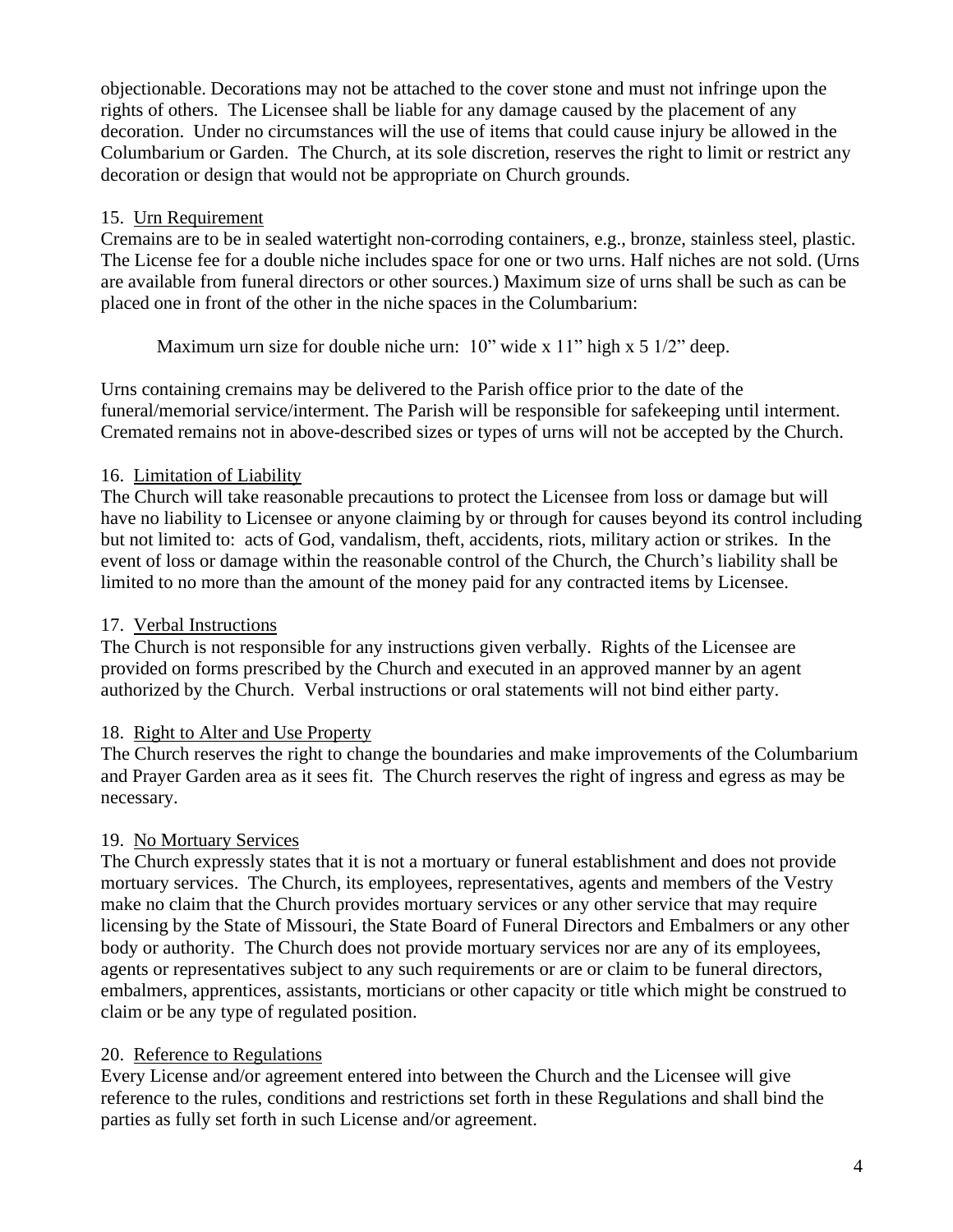### 21. Release of Agreement

Niche spaces which have been pre-paid, but which have not been used for 25 years from the date of original License will revert to the Church if the Licensee has been unresponsive to documented attempted contacts from the Church and has not proactively renewed the agreement at no extra charge. Niche spaces that have not been used may be sold back to the Church at the original cost of License to the Licensee. Upon such sale, the Licensee shall provide the Church with a written release for those contracted, undelivered items and services.

### 22. Transfer of License

Transfer of a license by niche owners to another eligible person as defined in Section 6 is permitted only with the expressed written consent of the Vestry of St. Timothy's Episcopal Church. Any application to transfer, convey, sell or assign ownership or occupancy of a niche in the Columbarium must be adjudicated by a simple majority of a quorum of the Vestry of the Parish. The Vestry has full and final authority to accept or reject such written letters of application. Subject to obtaining such permission, if a person allows the use of his/her space, merchandise or services by another eligible person in their place, the interred person's heirs, representatives, assigns, agents, executor and administrator agree to abide and be fully bound by these Regulations as if the person interred were an actual signer of the License Agreement or other applicable agreement.

### 23. Choice of Location

In a situation where Licensees know the exact location of their cremation niche space at the time they enter into the agreement with the Church, it will be known as a "when needed" sale regardless of whether an actual death has occurred. The choice of location will be granted on first-come, firstserved basis. Any available niche may be purchased. No promises are made to the Licensee relating to speculation of future sites or locations that may or may not be developed.

### 24. Sales Taxes

The Church operates under a non-profit status and establishes suggested fee or ranges of fees for use of Licensee of a cremation niche space or package. Fees received assist the Church in defraying the expense of the continued operation and maintenance of the Columbarium and Prayer Garden areas. Sales taxes are not imposed on license fees paid to the Church.

### 25. No Warranties

The Church makes no guarantees or warranties concerning the durability or the expected life or condition of grounds, facilities or products offered to the Licensee. The Church offers these products and services for the sole purpose of providing a means for Christian burial.

### 26. Agents or Representatives

The Church may elect to appoint individuals or agents to serve the Church in the operation or administration of the Columbarium and Prayer Garden areas in its sole discretion. The duties and powers of any such representative or agent will be subject to these Regulations.

### 27. Remembrances

A Book of Remembrance shall be maintained by St. Timothy's Church. It shall be the option of the family/estate of persons interred in the Columbarium to place a photograph and/or brief biographical sketch such as the obituary, or memorial writing in this Book of Remembrance. Families will be specifically invited to provide these additions.